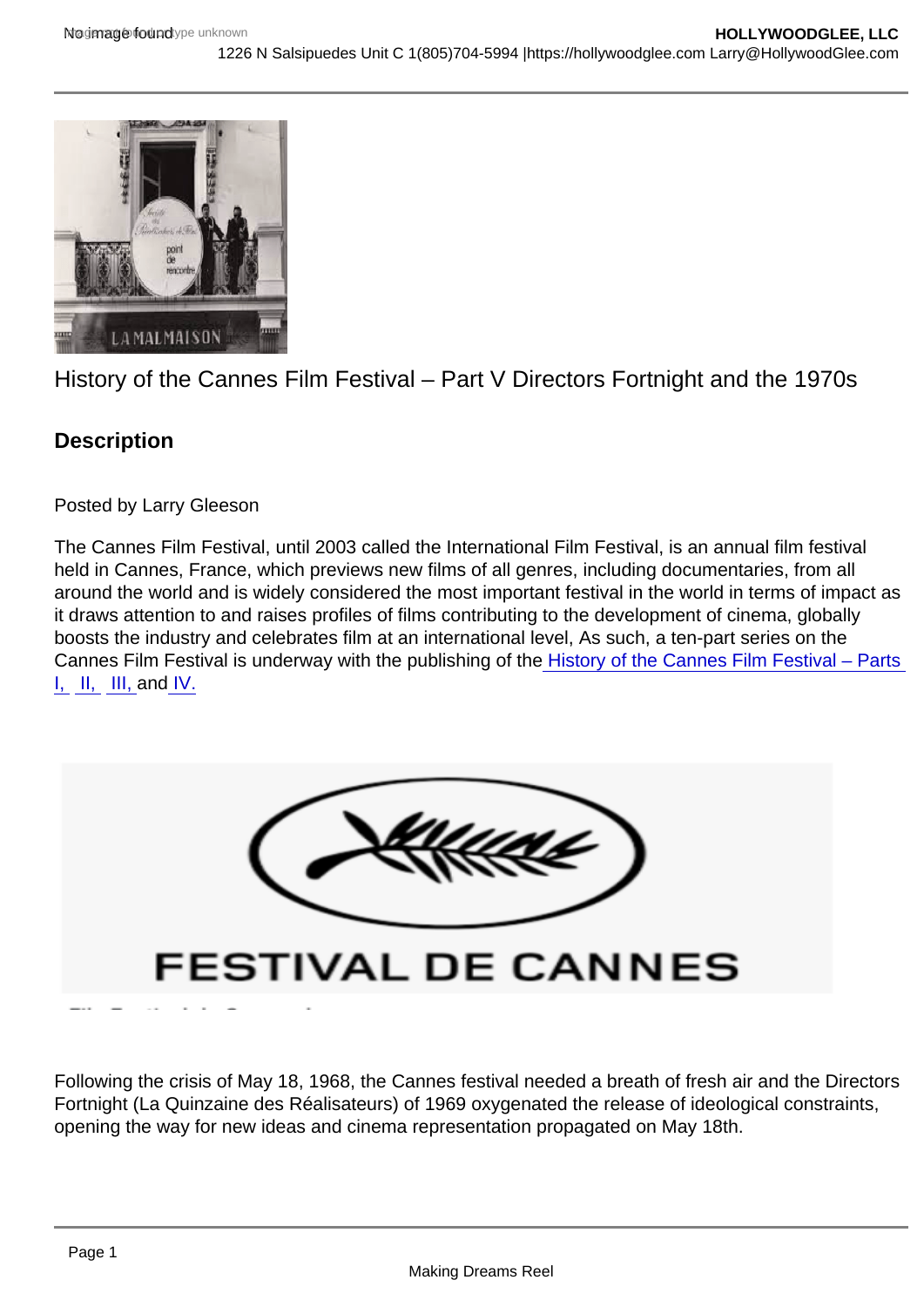Directors Fortnight 1969

The Fortnight, initiated by the French Directors Guild, was a major evolution for independent cinema at the Festival, providing new directors an opportunity to make their work known. This new change quickly became the talk of the town, with the audience increasing exponentially from 4,000 filmgoers in 1970 to 72,000 in 1990.

Starting in 1999 Fortnight programming was overseen by an artistic director. The current artistic director is Paolo Moretti who has programmed Director's Fortnight since 2018.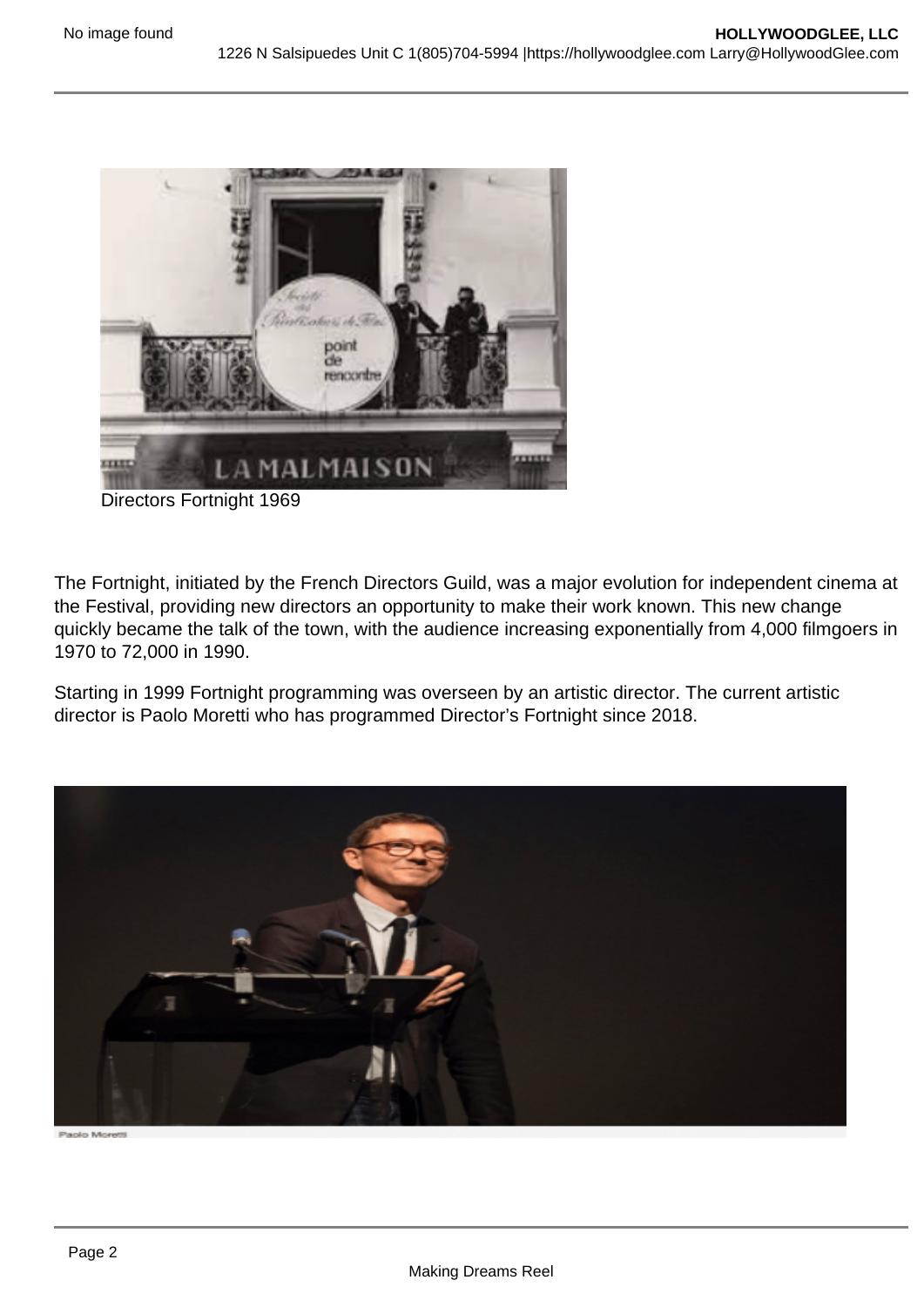In 1972 Robert Favre Le Bret's successor as the Cannes Film Festival's Delegate General, Maurice Bessy, quickly understood the importance of parallel selections. He opened the Festival up to a wide range of films, such as the Studies and Documents section, the section dedicated to news films, and the section dedicated to compilation films and news archives.

Stay tuned for the advent of new media in the 1980s decade at the Cannes Film Festival!

Out of the Blue